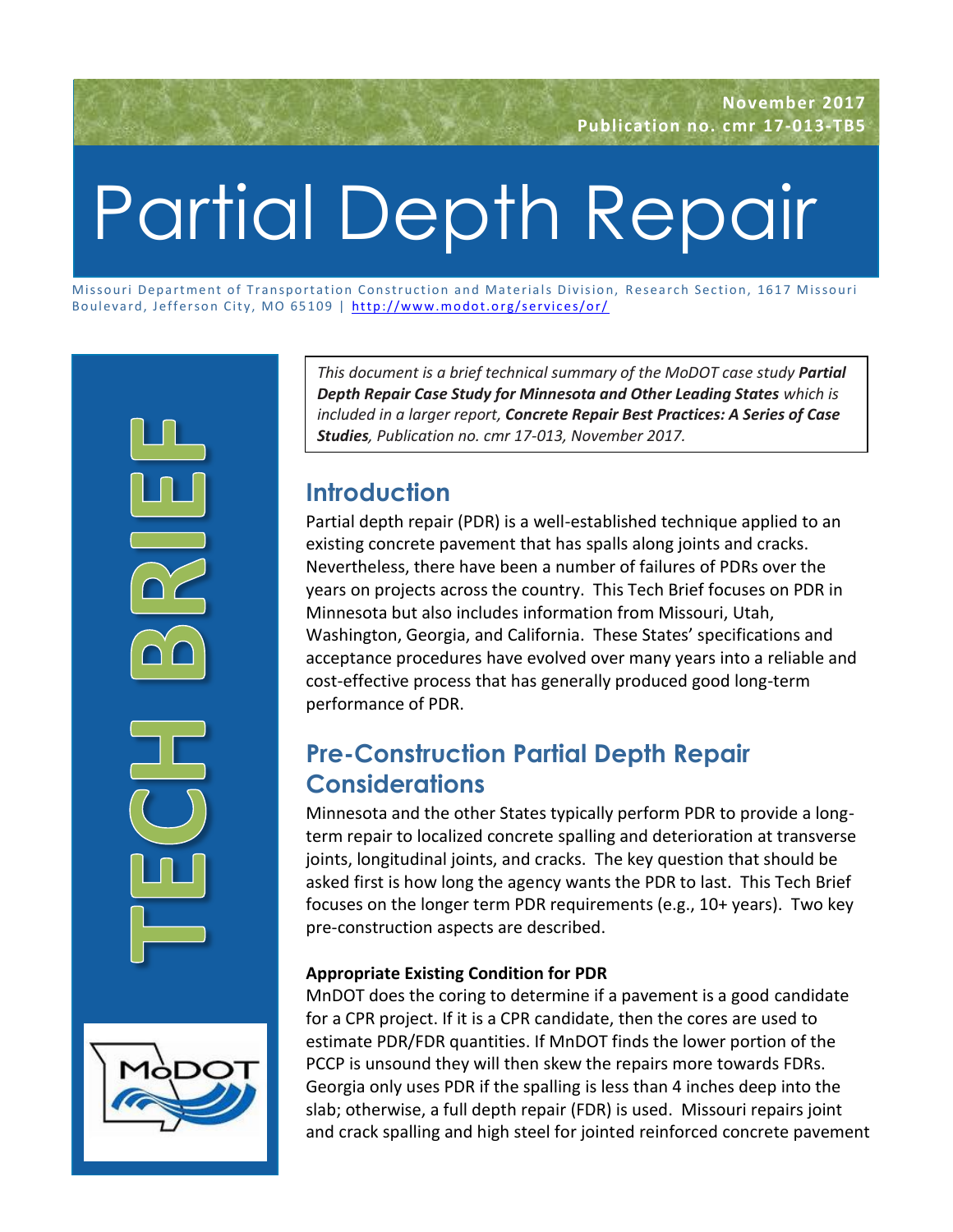(JRCP). Missouri also checks to see if the slab is deteriorated < ½ thickness; otherwise, FDR is specified.

California utilizes PDR for spall repair to restore localized surface deterioration in joints, cracks, or miscellaneous areas within the upper 1/3 of the concrete slab depth. Spall repair is commonly used to repair isolated spalling between 6 inches and 6 feet long caused by incompressible material in joints or cracks, localized areas of weak material from poor consolidation, curing, finishing practices, and joint inserts. California makes clear that deterioration beyond 1/3 slab thickness should be full depth repaired. A contractor comment covering several States is that the State marked repair areas are very often not sufficient to cover all of the deterioration, and this creates problems.

A strong consensus among States and contractors was that PDRs work well with typically good service life when they are applied to the appropriate distress and pavement conditions.

### **Marking of PDR Boundaries**

MnDOT sounds the pavement and marks a rectangular area to be repaired. The Contractors remove the deteriorated concrete pavement with a combination of milling and light weight pneumatic chipping hammers. The agency then checks the removed area for further unsound concrete. If unsound pavement is found the inspection staff will mark/paint the areas that need additional work/pavement removals.

Georgia sounds each joint with a visual defect to help establish boundaries. The pavement surfaces along the sides of each joint are struck with a hammer, chain drag, or similar tool to detect unsound concrete that sounds flat or

hollow. Georgia marks the limits of defective areas by a rectangle 2 inches beyond the outer limits of unsound concrete. Missouri selects the repair boundary that is 1 to 2 inches beyond the visible surface deterioration. Washington uses both visual and sounding techniques. A rectangular boundary is sawed at least 3 inches beyond the deterioration. Utah utilizes visual and sounding and then saws the boundaries 6 inches beyond the deterioration to ensure sound concrete. California determines the unsound concrete by sounding (dull, hollow sound) using a hammer, steel rod, or dragging chain. At least 2 inches are required beyond the unsound limits, but 5 inches are required beyond the edge of visible spalling.

The PDR size and shape must be tailored to the slab deterioration. Minimum PDRs are in the order of 12x12x2 inches deep and maximums 3 to 4 feet for cementitious materials. Hot applied elastomeric materials should have much more restrictive requirements.

## **Partial Depth Repair Specifications**

Following is a summary of the State specifications and other documents.

| State     | <b>Specification/Document</b>                 |
|-----------|-----------------------------------------------|
| ΜN        | <b>MnDOT 2302 SP</b>                          |
|           | MnDOT 2302 SP and 3105                        |
| CА        | Section 41-1: Spall Repair (Polyester         |
|           | Concrete)                                     |
|           | Section 41-4: Spall repair (fast-setting      |
|           | concrete for pre-overlay repair, anticipated  |
|           | life <5 years)                                |
|           | CA "Concrete Pavement Guide"                  |
| GΑ        | GA 451, 435                                   |
| МS        | MoDOT 613.20.                                 |
|           | Standard Drawing 613 (Sht. #2)                |
| <b>WA</b> | WSDOT 5-01 Cement Concrete Pavement           |
|           | Rehabilitation                                |
| UT        | <b>UDOT 2751 Partial Depth (Cementitious)</b> |
|           | <b>UDOT 2751S (Hot Applied Proprietary</b>    |
|           | Flexible Material)                            |

# Page 2 Tech Brief: Partial Depth Repair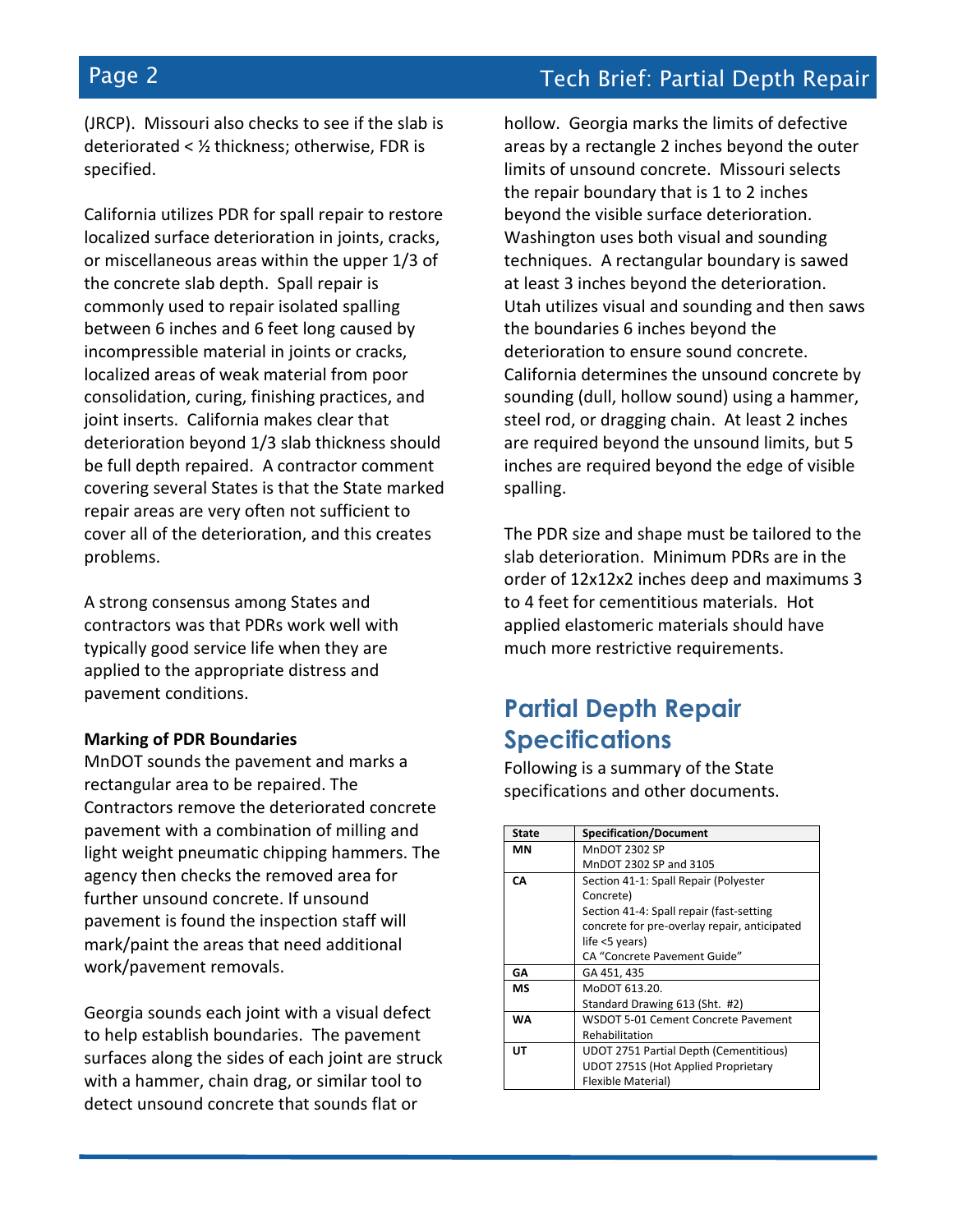Tech Brief: Partial Depth Repair Page 3

### **Removal of PCC in PDR Area**

The most common procedure to remove deteriorated concrete is to saw the boundaries of a rectangular area and then use light chipping hammers to remove the concrete. Today, several States—Minnesota (who pioneered this procedure), Missouri, California, and others—either specify or allow milling of the area for a PDR. Minnesota began using this innovative approach to more quickly and costeffectively remove deteriorated concrete starting in the 1980s and has used this procedure ever since. The concrete is removed primarily by milling followed up with minor removals by chipping hammers <35 lbs as needed. Milling machines used for concrete removal are equipped with a device for stopping at preset depths to prevent damage to the dowel bars. The maximum partial depth thickness is recommended to be 1/3 of slab thickness. A thickness of 1/2 slab thickness can be used for areas with material-related issues. The area is cleaned by sandblasting and air blasting, which by all accounts is critical to strong bonding. A minimum of 2 inches or more of depth is generally recommended.

### **Forming Joint in PDR**

All States reestablish the existing crack that runs through or alongside the PDR and consider this a critical step to avoid future PDR failure. Minnesota reestablishes the existing crack with wax coated cardboard and/or expansion material. Reestablished joints are then sawed and hot pour sealed. Missouri maintains the existing joint and crack with  $\geq$  1⁄4-inch fiber board or other material before placing the concrete patch material. Missouri maintains the existing joint with  $\geq$  ¼-in fiber board or other material before placing concrete patch material. California uses either closed-cell foam or rigid foam material insert which is stable in the presence of the freshly mixed polyester concrete. Georgia places a 0.25-inchwide piece of closed cell polyethylene foam shaped to fit the saw cut in the joints bordering the repair areas. Polyethylene foam must be supported in a straight line. Washington forms the new joint to the same width as the existing joint or crack. Compressible joint material is placed into existing joint 1 inch below the depth of repair.

A Utah contractor stated that there is always a foam/fiber insert problem of maintaining a straight up and down material that goes deep enough through the patch material. The insert just does not stand up and slumps or bends over and creates a very poor or no joint at all. This contractor prefers to green saw the joint on all their projects. MnDOT allows green sawing if the repair depth remains above the dowels. This is a much more reliable methodology to getting a proper joint. If placing patches in cool weather, the joint should be sawed thicker (full depth of the repair material) so that it will not close up in the hot summer and spall the repair.

### **PDR Material**

States use both conventional concrete and proprietary early opening rapid set materials. In general, conventional concrete has performed better with fewer PDR failures. However, some proprietary materials have also performed well, have much higher cost, and provide the early opening advantage. Several types of materials are described in the PDR case study report. Just a couple of special interest are briefly described here.

California repairs spalls using polyester concrete for spall repairs and retrofit dowel bars. It has a high molecular weight methacrylate (HMWM) bonding agent. Contractors indicate that polyester concrete does a great job and holds up well. A contractor states that the polyester concrete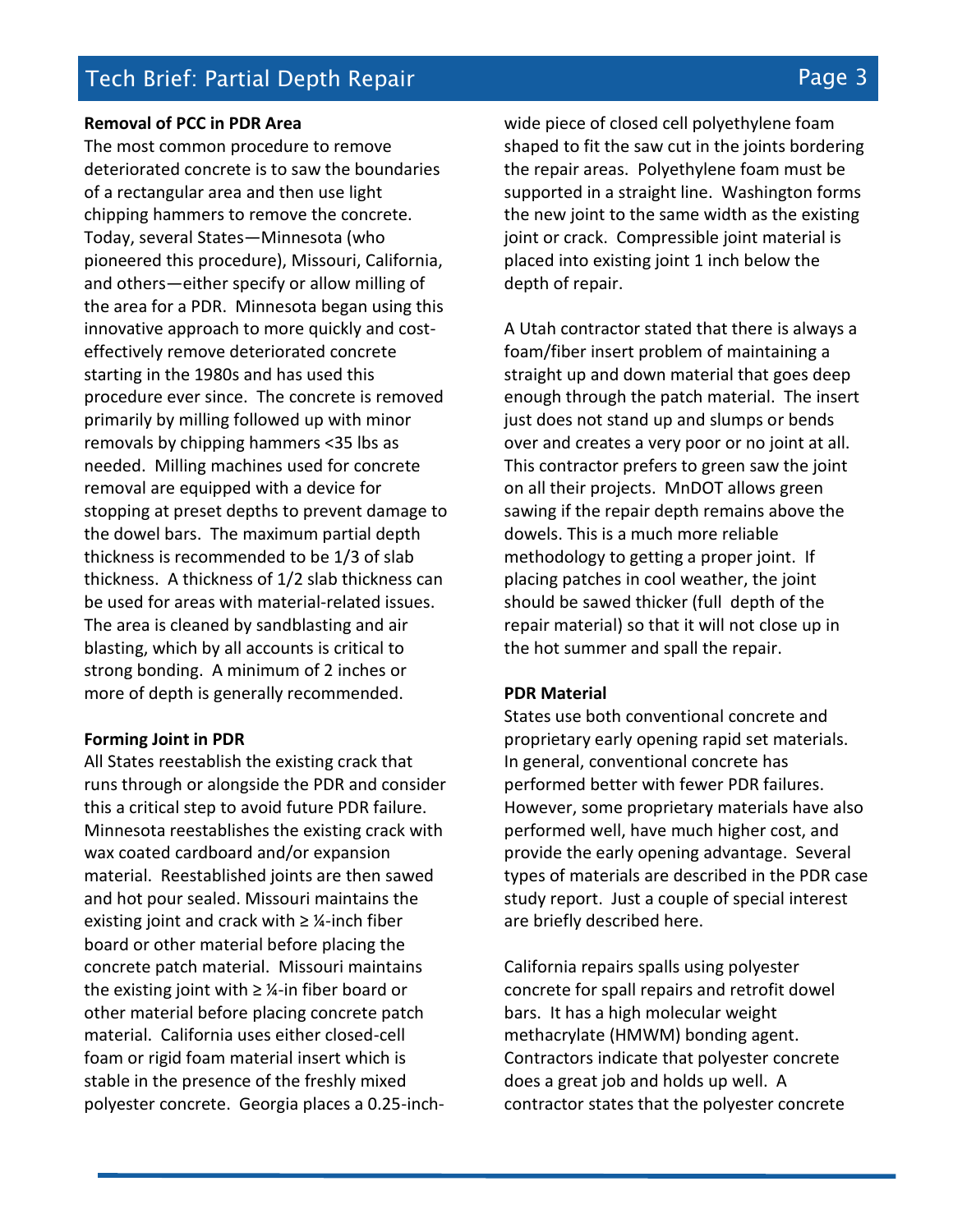## Page 4 **Tech Brief: Partial Depth Repair**

often outlasts the surrounding original concrete slab.

Utah participated in a Strategic Highway Research Program (SHRP) H-106 study on PDR where several material types were installed on I-15 in 1991 and monitored for 7 years. These PDRs were properly installed by experienced contractors. The Utah jointed plain concrete pavement (JPCP) was sound concrete with no underlying deterioration at the joints, and spalling was in the upper one-half of the slab. Results showed most of the repair materials performed exceptionally well with a 100 percent survival rate (Type III PCC, Set 45, Five Star HP, MC-64, Sika Printo 11, and PERCOL FL).

This same experiment was repeated in three other States, with similar results for Arizona and South Carolina (both had no underlying concrete deterioration). Results from Pennsylvania, however, showed a much lower PDR survival rate (35 to 80 percent) at 7 years, believed to be caused by the more extensive deterioration of the existing pavement.

Utah now uses a proprietary elastomeric material (Utah Spec Section 02751S), hotapplied flexible polymer modified patch material. These materials have been found to reliably remain in the hole over time, but the downside is that they settle under repeated loading causing a permanent deformation creating roughness within 2 to 7 years. These PDRs then have to be topped off to reduce roughness. If the JPCP will be diamond ground in the future, special precautions must be taken as described by Utah and the manufacturer, and the PDR must be limited to small repairs.

Washington has used rapid strength prepackaged cementitious repair materials in the past (with some poor performance) but is now transitioning to polymer concrete products looking for improved performance. Washington has looked at several polymer type products, utilizing either epoxy or polyester resin binders. The benefits of polymer concrete over cementitious repair products include fast cure times, improved bond strength, greater elongation properties, and no wet or special curing requirements. These benefits should result in faster return to traffic times and fewer repair failures.

## **Inspection/Acceptance**

The inspection and acceptance process for PDR focuses on observations and testing:

- Proper marking and then milling or saw cutting boundaries and locations.
- Removal of deteriorated material but not damaging underlying material.
- Cleaning of the repair area. Sandblast is highly recommended.
- Sealing off the existing joint to prevent repair material from infiltrating.
- Applying bonding material where applicable.
- Curing the PDR surface.
- Forming of the joint through the repair. This is critical for transverse joints.
- Placement repair material placed.
- Time to open to traffic.
- 30-day warranty period (Minnesota).
- Georgia and some other States require the removal and replacement of the PDR if cracked.
- Check delamination of PDR from existing concrete through testing. Minnesota, Missouri, Utah, and Washington test for bonding of PDR using chains or other devices. Georgia occasionally tests for bonding of the PDR. Removal and replacement of the PDR is required if debonding is indicated.

#### **Incentive/Disincentive**

None of the States use incentives/disincentives for PDR. Minnesota, however, has a 30-day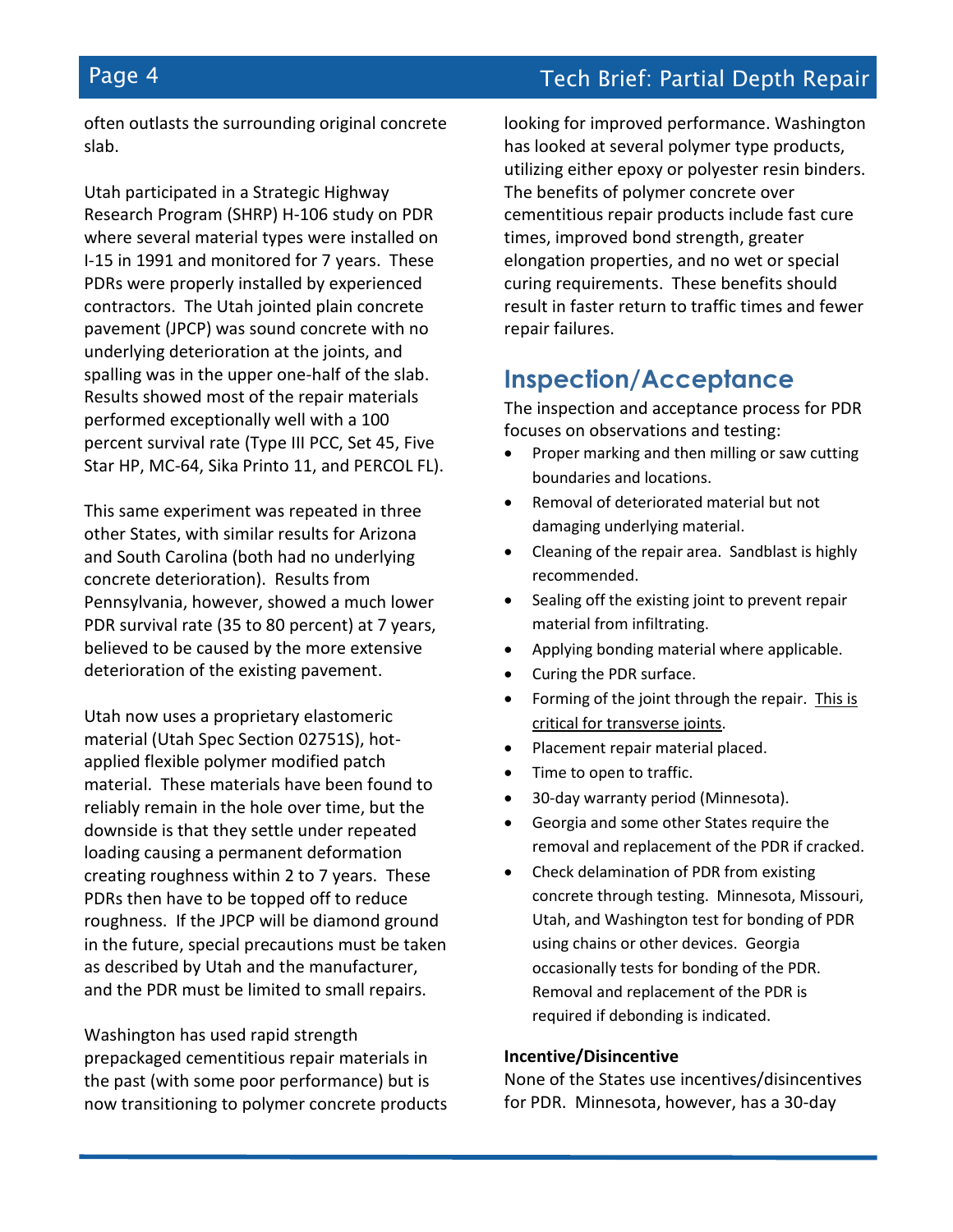## Tech Brief: Partial Depth Repair Page 5

warranty and chain/sound all PDRs for bond. They feel if a PDR is going to lose bond, it often happens very quickly, and the 30-day warranty will very often catch this occurrence. Missouri and Utah also agreed that a short-term warranty may be a valuable idea for PDR. It is conceivable that an incentive/disincentive specification for bonding of PDRs could be developed. Bonding of the PDR requires that attention be paid to every step in the process of producing a good PDR.

## **Performance & Survival of PDR**

The overall the performance of PDR shows that this technique has been highly variable, both within and between States. If properly installed using the procedures established in Minnesota and the other States surveyed, and placed by knowledgeable contractors, a PDR typically lasts 10 to 15 years or more dependent on levels of traffic and location within the traveled lane. However, many times something goes wrong and the PDR ends up with a short life of < 5 years. If a PDR is placed in a situation where there is surrounding concrete deterioration, then it will not last long, and an FDR should have been placed. Basically, everything has to go properly or the PDR will fail early.

## **Summary of PDR**

To be successful and perform 10+ years, a PDR must meet the following requirements:

- Sound concrete surrounding the PDR.
- Proper milling and removal or sawing and removal of deteriorated material must occur.
- Cleaning (sandblasting) of the repair area.
- Placement of an effective bonding agent only if required by manufacturer.
- Sealing of existing joint within the PDR is absolutely required and forming of the

joint/crack either through or at the edge of the PDR so that a clear joint is available.

- PDR material must be durable, bond well, and not shrink significantly.
- Inspection is in part observational and must be monitored sufficiently. Inspection is also testing for bonding between the PDR and concrete slab is an effective and needed acceptance procedure.
- Warranties (e.g., 30 days) are believed to be an effective approach to quality PDRs.

PDR has produced a significant increase in life of spalled JPCP and JRCP in the States interviewed whenever the PDR location and selection is proper, the specifications are followed, materials are durable, and inspection/acceptance procedures are followed. However, everything must go right.

## **Training**

The points described in this Tech Brief indicate the importance of just-in-time training for State and contractor personnel prior to start of work. Lack of training was a major concern for PDR for all of the States and contractors included in the survey, because if anything goes wrong, the PDR is likely to fail early.